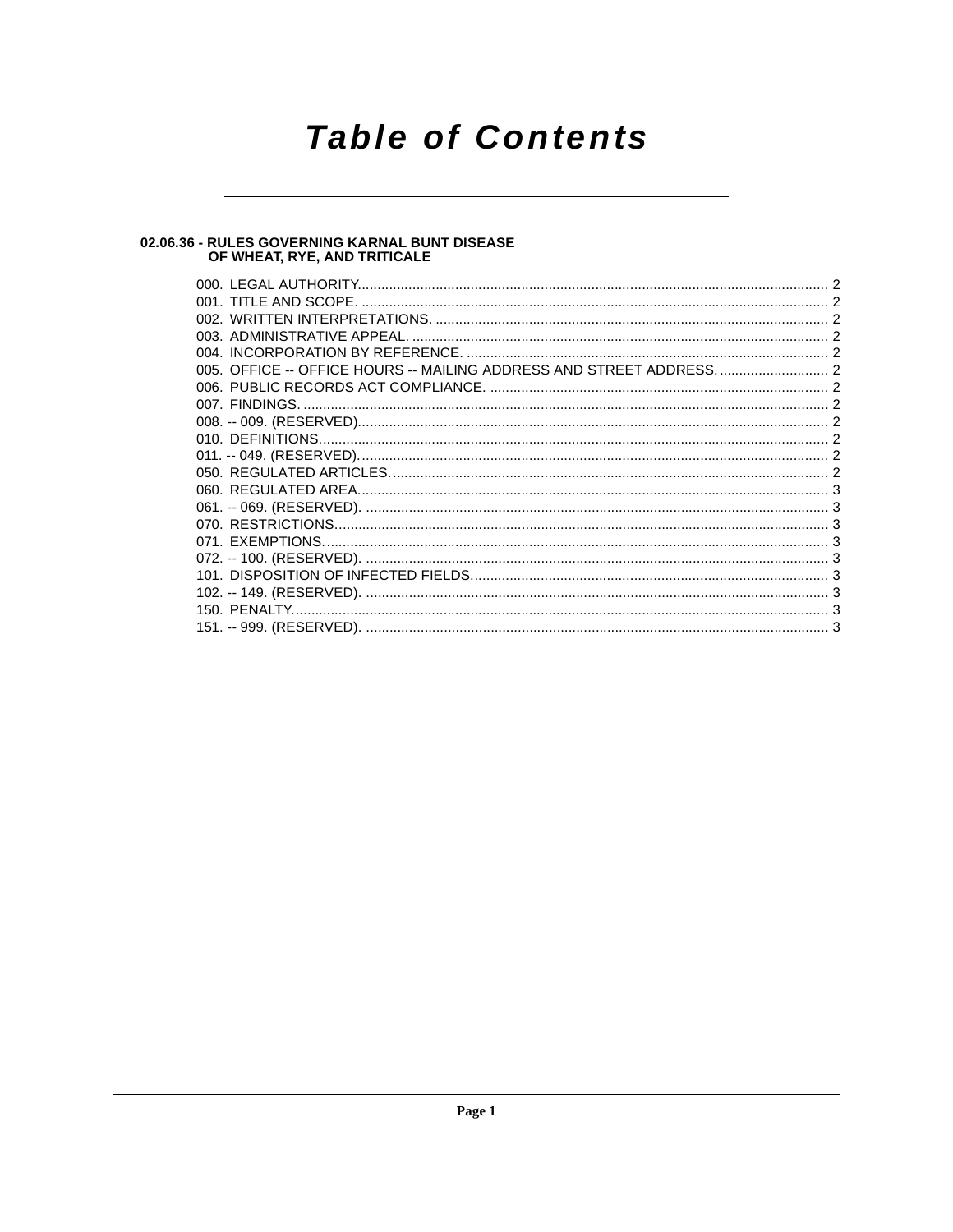#### **IDAPA 02 TITLE 06 CHAPTER 36**

#### **02.06.36 - RULES GOVERNING KARNAL BUNT DISEASE OF WHEAT, RYE, AND TRITICALE**

#### <span id="page-1-1"></span><span id="page-1-0"></span>**000. LEGAL AUTHORITY.**

This chapter is adopted under the legal authority of Title 22, Chapter 20, Idaho Code. (5-3-03)

#### <span id="page-1-2"></span>**001. TITLE AND SCOPE.**

**01.** Title. The title of this chapter is "Rules Governing Karnal Bunt Disease of Wheat, Rye, and Triticale". (3-20-97) Triticale". (3-20-97)

**02. Scope**. This chapter has the following scope: this quarantine will restrict the shipment of regulated articles from regulated areas into Idaho and provide for exemptions. These rules also provide provisions for the disposition of fields planted with contaminated seeds and the penalty for violations. (3-20-97) disposition of fields planted with contaminated seeds and the penalty for violations.

#### <span id="page-1-3"></span>**002. WRITTEN INTERPRETATIONS.**

There are no written interpretations of these rules. (3-20-97)

#### <span id="page-1-4"></span>**003. ADMINISTRATIVE APPEAL.**

There is no provision for administrative appeal before the Department of Agriculture under this chapter. Hearing and appeal rights are pursuant to Title 67. Chapter 52. Idaho Code. (3-20-97) appeal rights are pursuant to Title 67, Chapter 52, Idaho Code.

#### <span id="page-1-5"></span>**004. INCORPORATION BY REFERENCE.**

There are no documents incorporated by reference in this chapter. (5-3-03)

#### <span id="page-1-6"></span>005. OFFICE -- OFFICE HOURS -- MAILING ADDRESS AND STREET ADDRESS.

**01. Office Hours**. Office hours are 8 a.m. to 5 p.m. Mountain Time, Monday through Friday, except designated by the State of Idaho. (5-3-03) holidays designated by the State of Idaho.

**02.** Mailing Address. The mailing address for the central office is Idaho State Department of are, P.O. Box 790, Boise, Idaho 83701. (5-3-03) Agriculture, P.O. Box 790, Boise, Idaho 83701.

**03. Street Address**. The central office is located at 2270 Old Penitentiary Road, Boise, Idaho 83712.  $(5-3-03)$ 

#### <span id="page-1-7"></span>**006. PUBLIC RECORDS ACT COMPLIANCE.**

These rules are public records available for inspection and copying at the Department and the State Law Library.  $(5-3-03)$ 

#### <span id="page-1-8"></span>**007. FINDINGS.**

This rule will confer benefits to the Idaho wheat industry. Karnal bunt, a fungal disease of wheat, rye, and triticale, is known to not exist in Idaho. The disease was first detected in the United States in Arizona, and has subsequently been found in California, New Mexico and Texas. If allowed, the establishment of this disease in Idaho will seriously affect the marketability and export of Idaho-grown wheat, rye and triticale. (5-3-03)

## <span id="page-1-9"></span>**008. -- 009. (RESERVED).**

#### <span id="page-1-13"></span><span id="page-1-10"></span>**010. DEFINITIONS.**

The Idaho Department of Agriculture adopts the definitions set forth in Section 22-2005, Idaho Code. (5-3-03)

#### <span id="page-1-11"></span>**011. -- 049. (RESERVED).**

#### <span id="page-1-14"></span><span id="page-1-12"></span>**050. REGULATED ARTICLES.**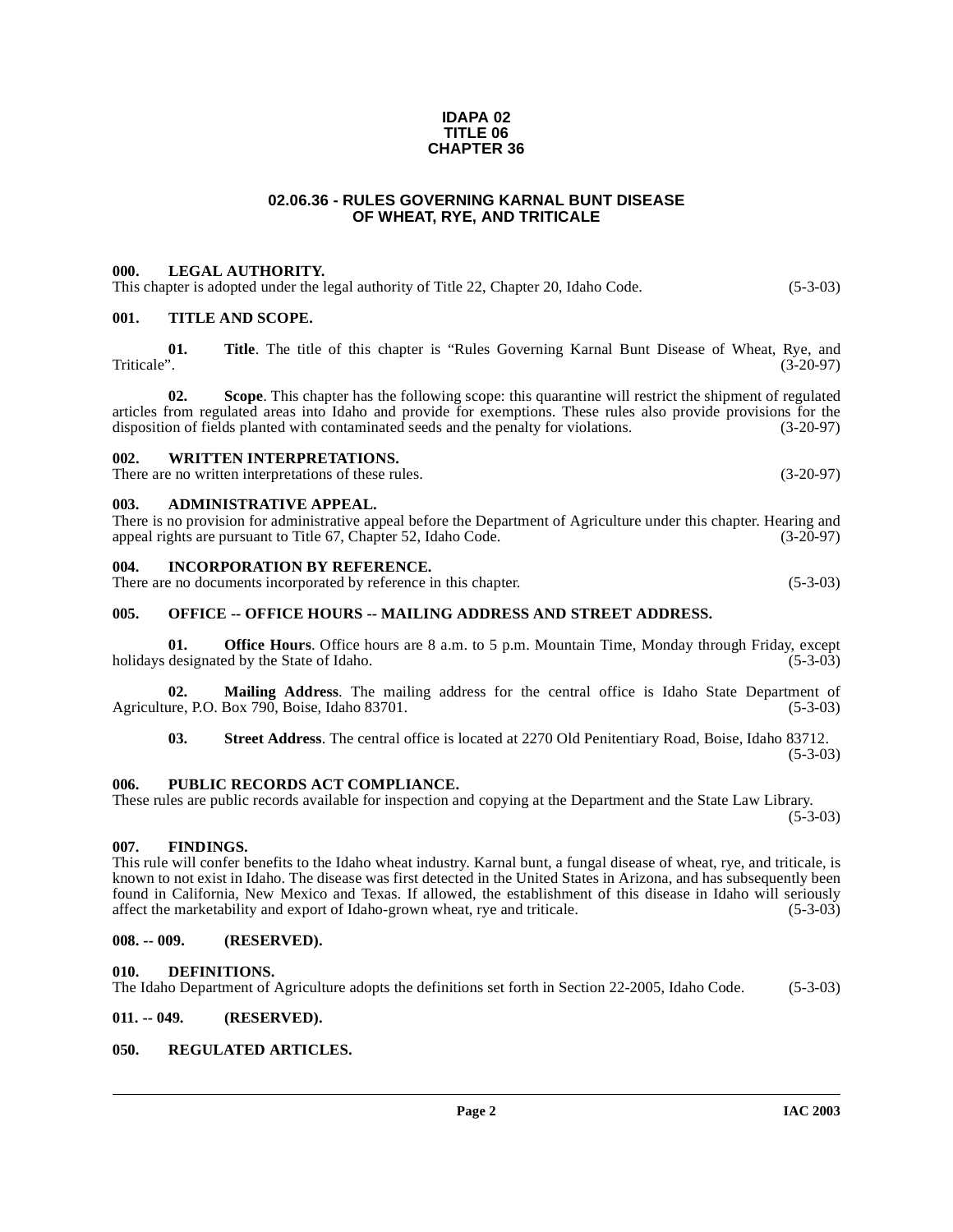<span id="page-2-19"></span><span id="page-2-15"></span><span id="page-2-9"></span>

| secale). | 01. | <b>Karnal Bunt.</b> Karnal bunt (Tilletia indica Mitra).                                                                                                                                                              | $(3-20-97)$ |
|----------|-----|-----------------------------------------------------------------------------------------------------------------------------------------------------------------------------------------------------------------------|-------------|
|          | 02. | Wheat, Rye, And Triticale. Wheat (Triticum spp.), rye (Secale cereale) and triticale (Xtritico                                                                                                                        | $(3-20-97)$ |
|          | 03. | <b>Barley And Oats.</b> Barley (Hordeum vulgare) and oats (Avena sativa).                                                                                                                                             | $(3-20-97)$ |
|          | 04. | Wheat, Rye, And Triticale Straw.                                                                                                                                                                                      | $(3-20-97)$ |
|          | 05. | <b>Equipment, Containers, Or Conveyances.</b> All farm equipment, containers, and or conveyances<br>4 to access acceleted catches in on one decisions dela Harte J. Harted Neutre Demontance (Amaia, Harry Moned Lant |             |

<span id="page-2-18"></span><span id="page-2-12"></span>used to move regulated articles in an area designated by the United States Department of Agriculture as a Karnal bunt infested area. (3-20-97)

#### <span id="page-2-16"></span><span id="page-2-0"></span>**060. REGULATED AREA.**

All countries, territories, states, or portions of states designated by the United States Department of Agriculture as a Karnal bunt infested area. (3-20-97)

#### <span id="page-2-1"></span>**061. -- 069. (RESERVED).**

#### <span id="page-2-17"></span><span id="page-2-2"></span>**070. RESTRICTIONS.**

No person shall import into Idaho any regulated article from a regulated area. (3-20-97)

#### <span id="page-2-13"></span><span id="page-2-3"></span>**071. EXEMPTIONS.**

<span id="page-2-10"></span>**01. Breeder Seeds Shall Be Treated**. Breeder seeds of regulated articles from regulated areas to be planted in Idaho shall be treated with an efficacious seed treatment fungicide registered with the EPA and the state of Idaho. (3-20-97) Idaho. (3-20-97)

<span id="page-2-20"></span>**02. Written Application For Exemption**. Upon receipt of a written application for an exemption from any portion of these rules, the Director may grant an exemption subject to any conditions the Director may deem necessary. The written application for an exemption shall include the reason for the request and evidence demonstrating that an exemption can be granted without posing a threat to the wheat industry. (3-20-97)

### <span id="page-2-4"></span>**072. -- 100. (RESERVED).**

### <span id="page-2-11"></span><span id="page-2-5"></span>**101. DISPOSITION OF INFECTED FIELDS.**

<span id="page-2-14"></span>**01. Fields Planted With Contaminated Seeds**. Fields within the state of Idaho which are known to have been planted with contaminated seeds shall be mown by the landlord or grower prior to heading; and (3-20-97)

**a.** The field shall not be planted to wheat, rye, or triticale for at least five (5) years. Thereafter, the progeny (seeds) of host plants planted for at least the subsequent five (5) years shall be tested for Karnal bunt spores; or  $(3-20-97)$ 

**b.** The field shall be treated with methyl bromide at the rate and in the manner prescribed by the Director. The treated field may be planted to wheat, rye, or triticale. Thereafter, the progeny (seeds) of host plants planted for at least the subsequent five (5) years shall be tested for Karnal bunt spores; or (3-20-97)

**c.** The field shall be treated by other practices authorized by the Director. (3-20-97)

### <span id="page-2-6"></span>**102. -- 149. (RESERVED).**

#### <span id="page-2-7"></span>**150. PENALTY.**

Any person violating any provisions of these rules shall be subject to the penalty provisions of Title 22, Chapter 20, Idaho Code. (5-3-03) Idaho Code. (5-3-03)

#### <span id="page-2-8"></span>**151. -- 999. (RESERVED).**